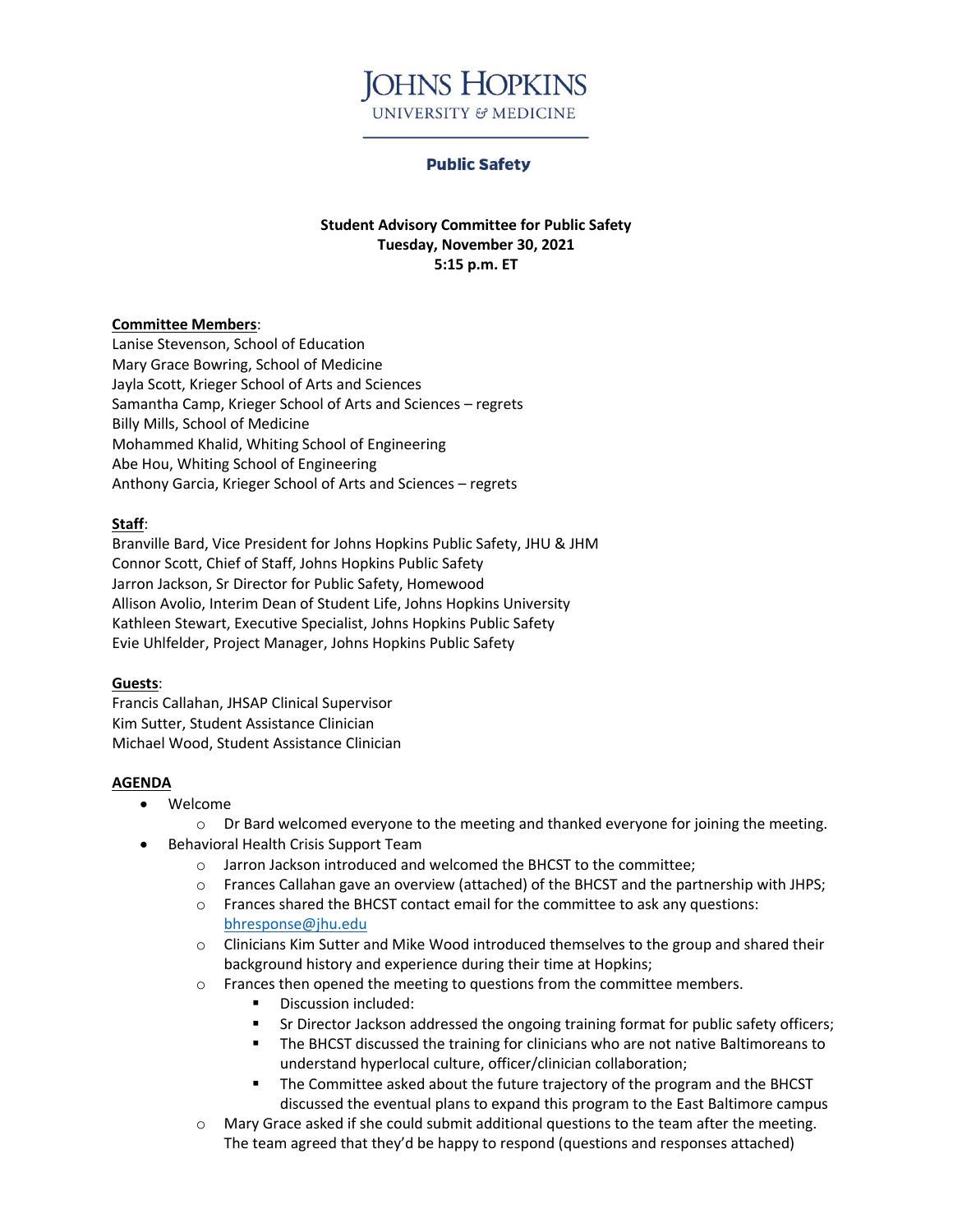# Behavioral Health Crisis Support Team (BHCST)

November 30, 2021

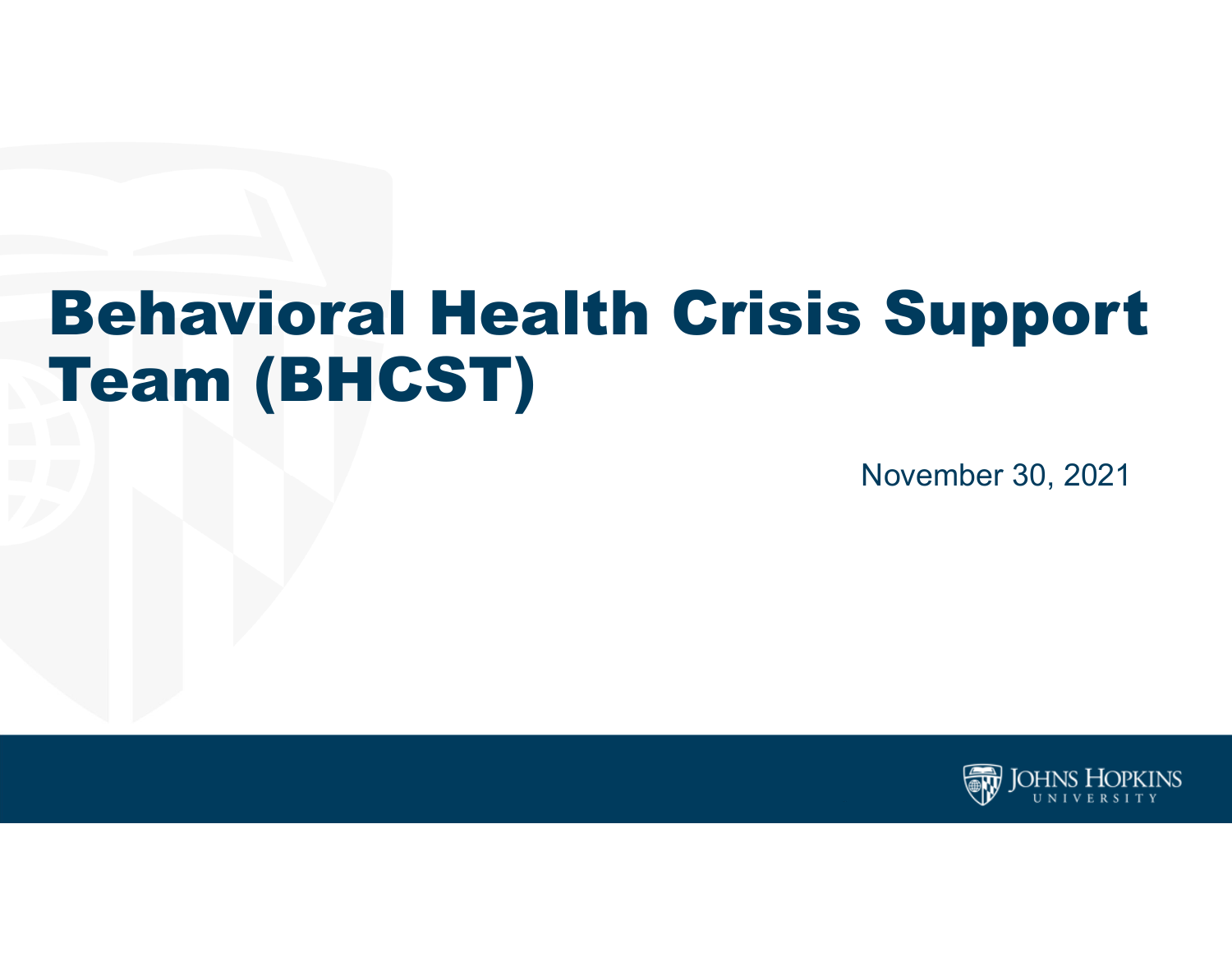## Existing Behavioral Health Services

- Johns Hopkins Public Safety officers are often the first and sole in-person responders to behavioral health emergencies within our university community
- $\bullet$  Once determined that a call is behavioral health related, JHU Public Safety then engages with one of the university's behavioral health response resources:
	- $\, \circ \,$  ProtoCall Services Inc. (evening and weekends)
	- $\, \circ \,$  JHU Mental Health Programs
		- o Homewood Counseling Center
		- $\circ$   $\,$  University Health Services Mental Health East Baltimore
		- $\circ$   $\,$  Johns Hopkins Student Assistance Program East Baltimore/DC  $\,$

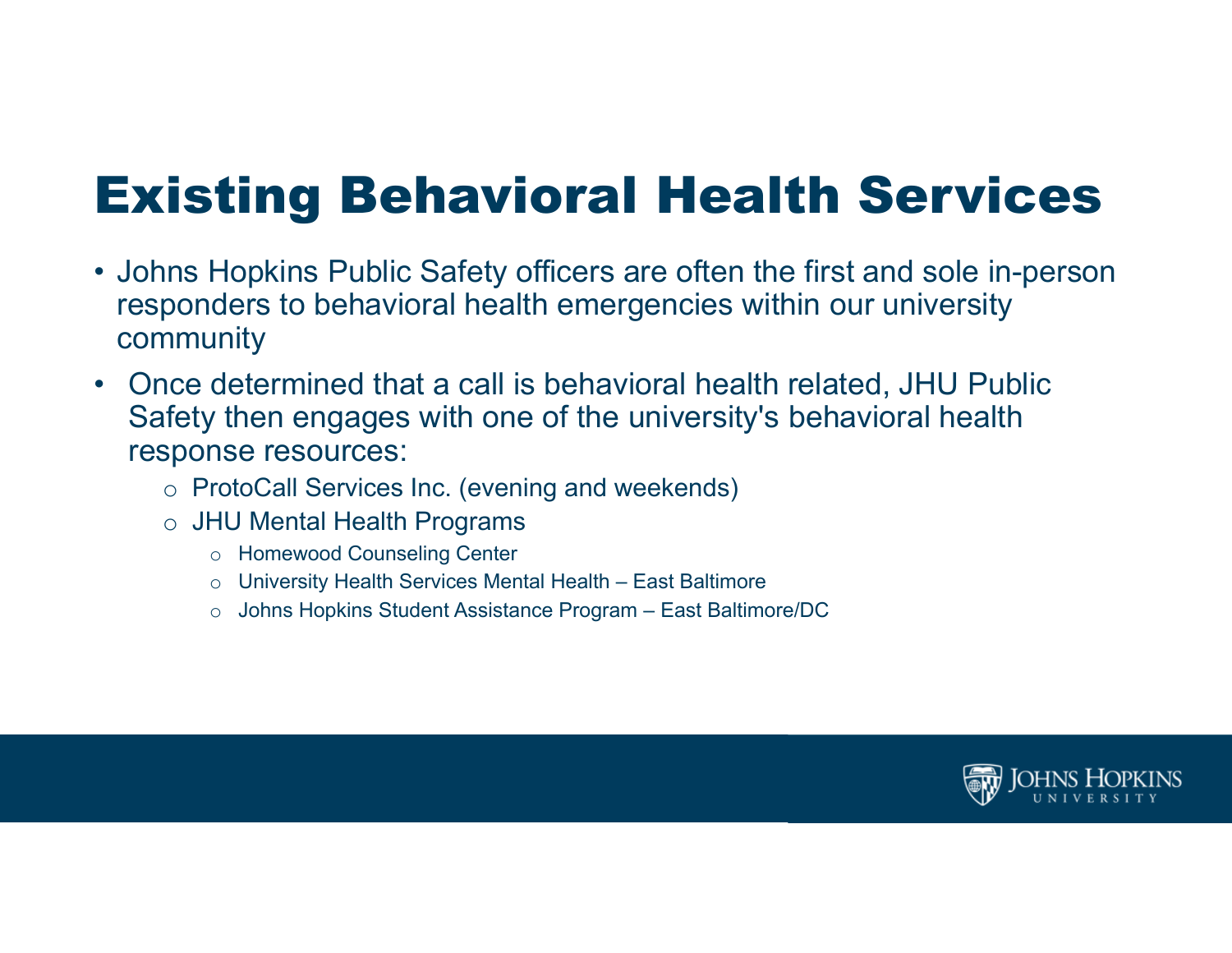Learnings from Services Assessment

- A 2018 report issued by the University's Task Force on Student Health and Well-Being presented key recommendations to enhance the scope and quality of behavioral health services offered to our students
- Concurrently, Public Safety noticed an increase in behavioral healthrelated calls to their security dispatch and that in-person intervention from a trained clinician would be more effective in person

*An analysis of our dispatch call data found that 1/3 of calls to university dispatch between Jan. 2019-Dec. 2020 were behavioral health-related.* 

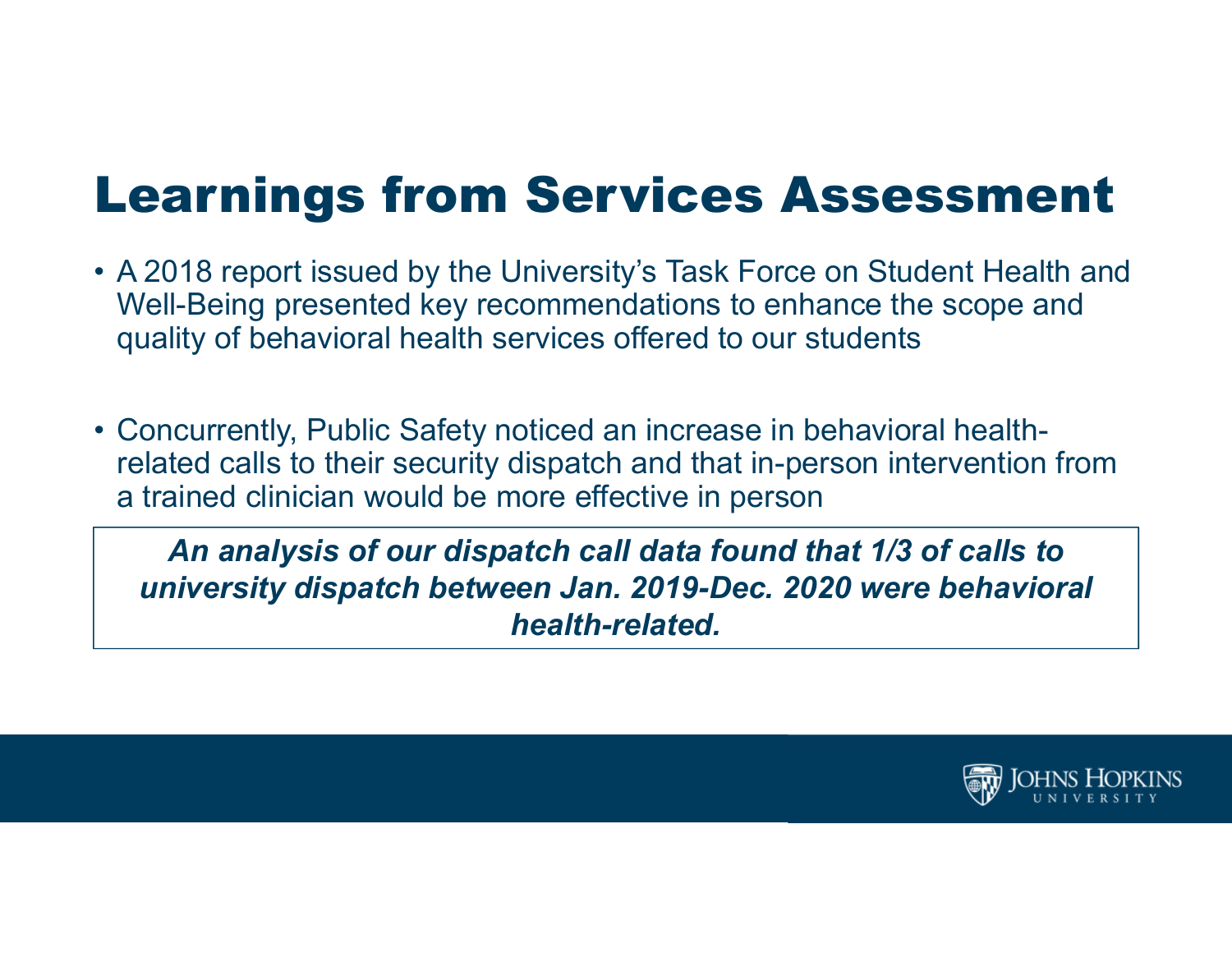## BHCST Pilot Framework

- Co-responder model to partner clinician with JH Public Safety
- Capacity to provide crisis response to students, faculty, staff and community members on and around campus
- Gradually increase to 24/7 coverage with in-person response
- Partnership with community provider for optimal care of community members
- Capacity to provide stabilization services until successful transition to ongoing provider
- Inter-connectedness with currently available campus mental health providers

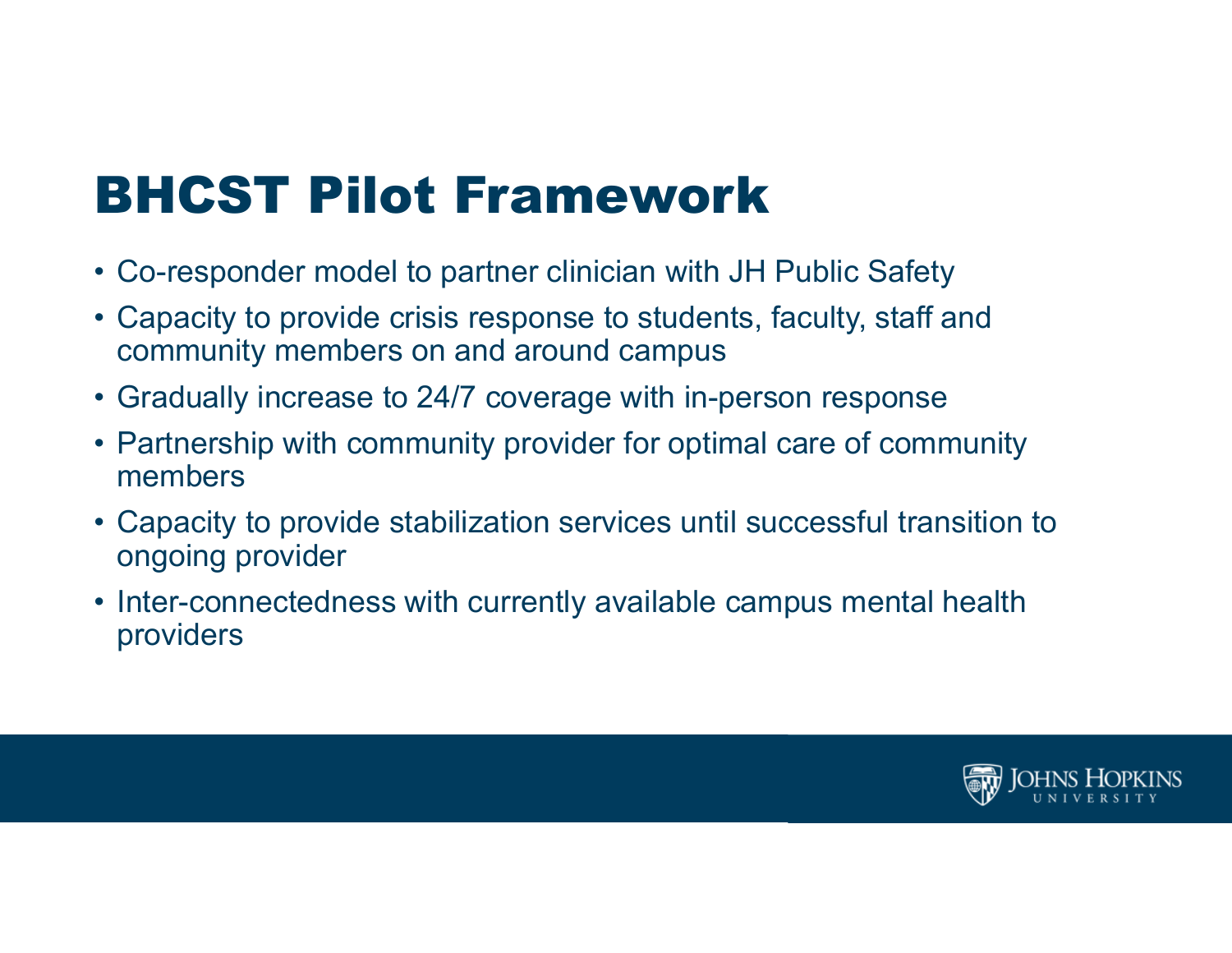



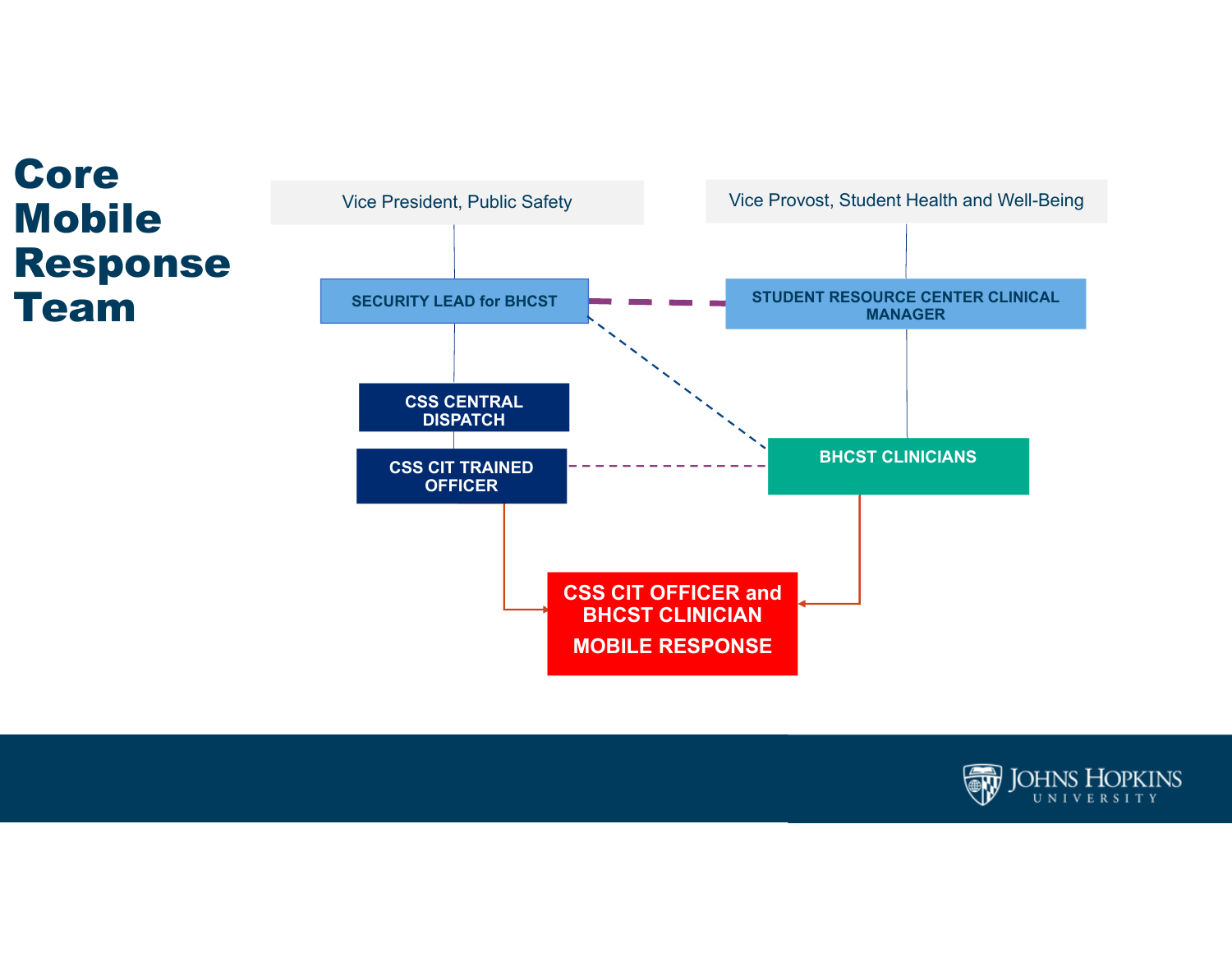### Case Management and Transfer of Care

### **Students, Staff and Faculty:**

• Cases are managed by BHCST clinicians through scope of practice then transitioned to the appropriate internal (i.e., Counseling Center, SOS, SA, mySupport for faculty/staff) or community resources.

### **Non-Affiliates:**

- • JHU entered a partnership with Baltimore Crisis Response, Inc. (BCRI) - <sup>a</sup> well-established and highly respected community organization experienced helping individuals in crisis throughout our region
- The BHCST team will initially respond to all behavioral health-related calls. Once determined that the individual in crisis is not affiliated with the University, BHCST will notify BCRI who will respond and continue triage care.

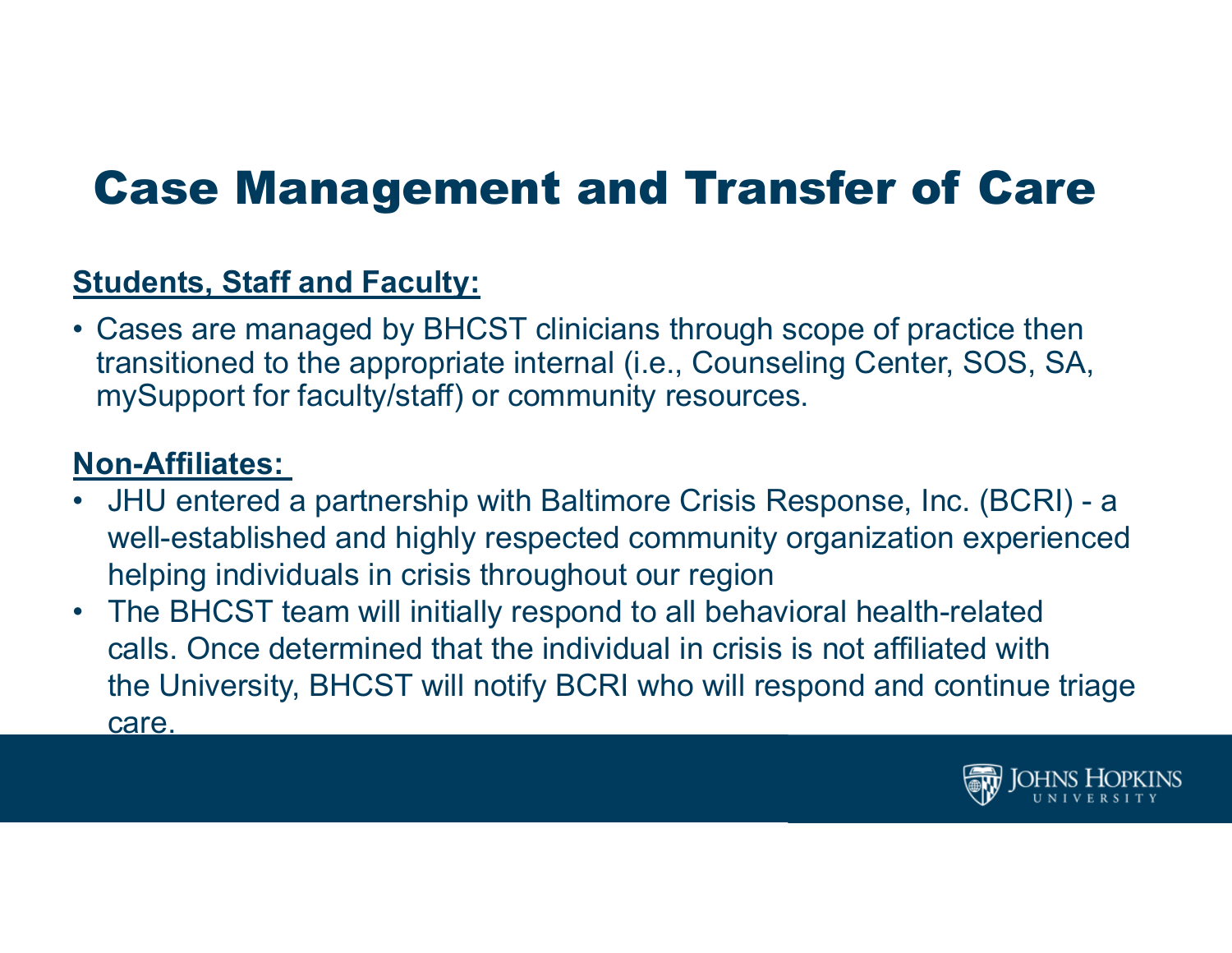## **Staffing**

• 3 new hires: 2 crisis clinicians and 1 Clinical Manager

### <sup>o</sup>**Looking to hire three additional crisis clinicians**

- $\circ$  2-5 years of crisis response experience
- o Strong preference for those who have served in this role previously within Baltimore

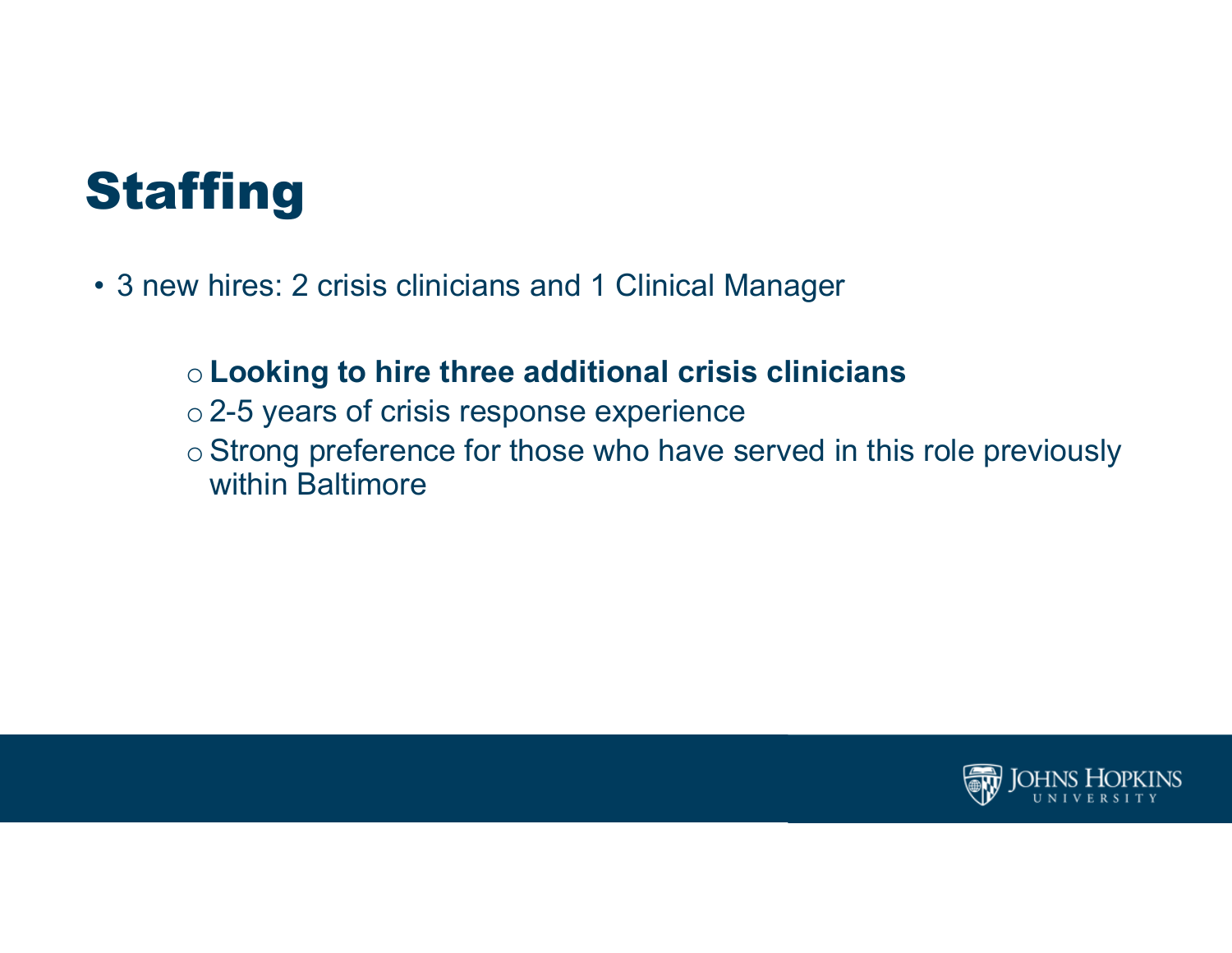### Orientation Training



- Proper use of pronouns
- Inclusive gender terms
- Behavioral health related concerns common amongst LGBTQIA+ youth
	- History of Charles Village
	- **Cultural** competencies: Common phrases, body language, lifestyle, etc.

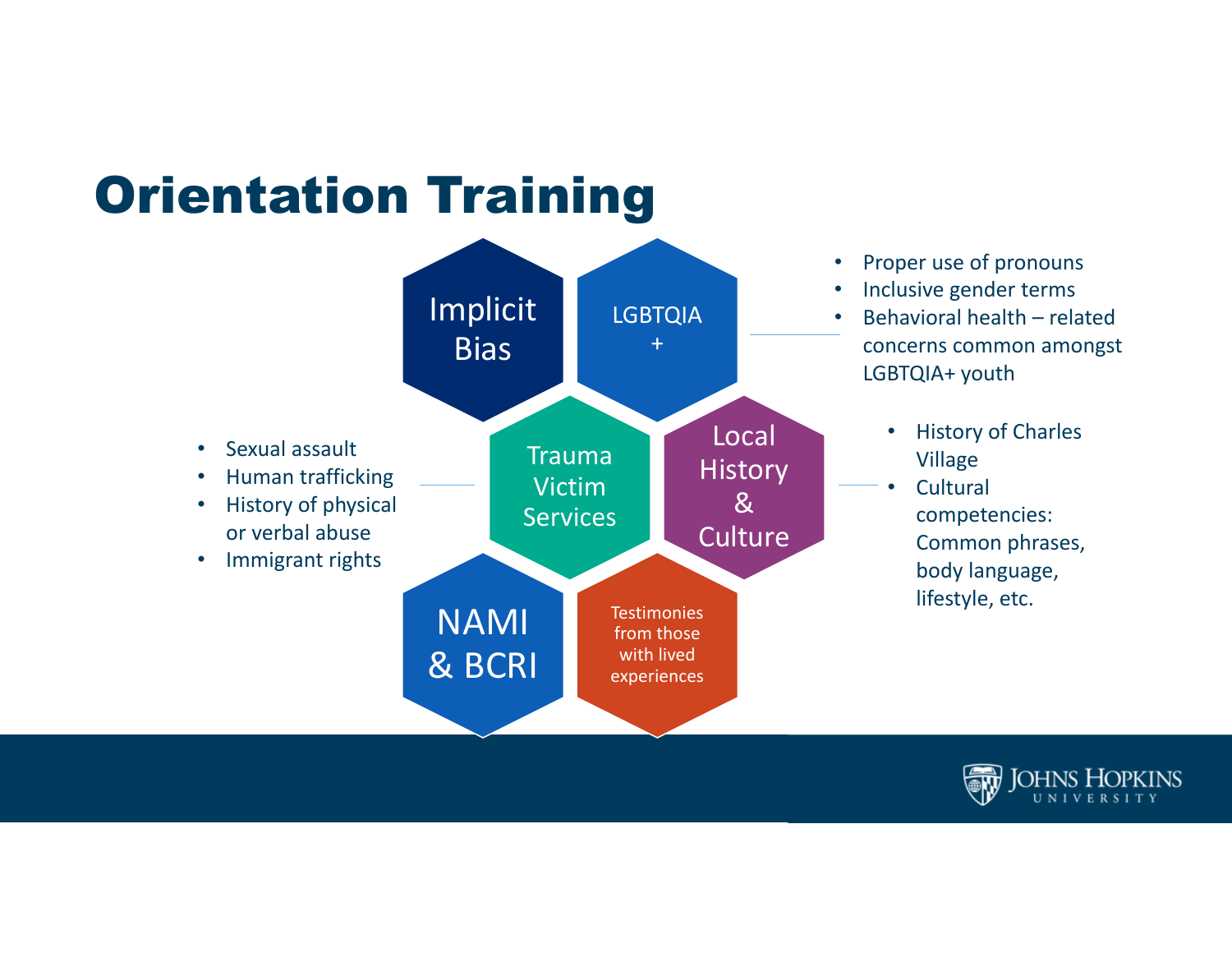## Role of the Community

- **The community has been integral to this project**, shaping its framework and uplifting our most vulnerable
- With their support, we are confident that **the pilot will be more robust, equitable, and human-centered** than we could ever design alone
- To date, we have **engaged with over 250 people representing more than 70 organizations,** including Baltimore residents, student leaders, local officials, and community leaders

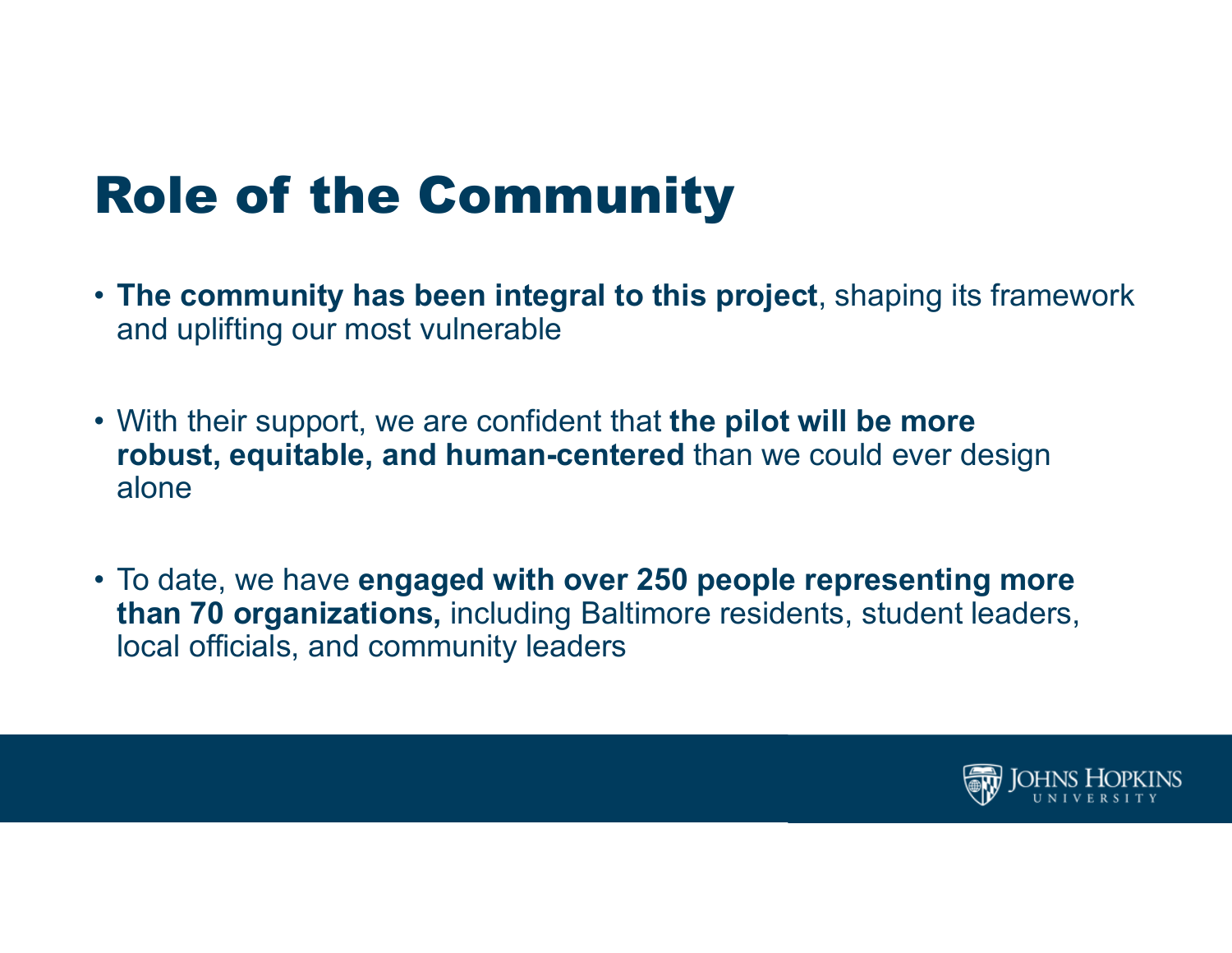# Further Community Engagement

- In addition to our socialization meetings with students, faculty, staff, and community leaders, we have held individual meetings with:
	- o Mayor's Office of Neighborhood Safety & Engagement
	- o Mayor's Office of Children & Family Services
	- o Mayor's Office of Youth & Trauma Services
	- o Senior Advisor to the Mayor on LGBT Affairs
	- o Behavioral Health Systems Baltimore
	- o Roper Academy
	- o Youth Empowered Society
	- o NAMI Metropolitan Baltimore
	- o Healing City Baltimore
	- oVarious faculty at Bloomberg School of Public Health

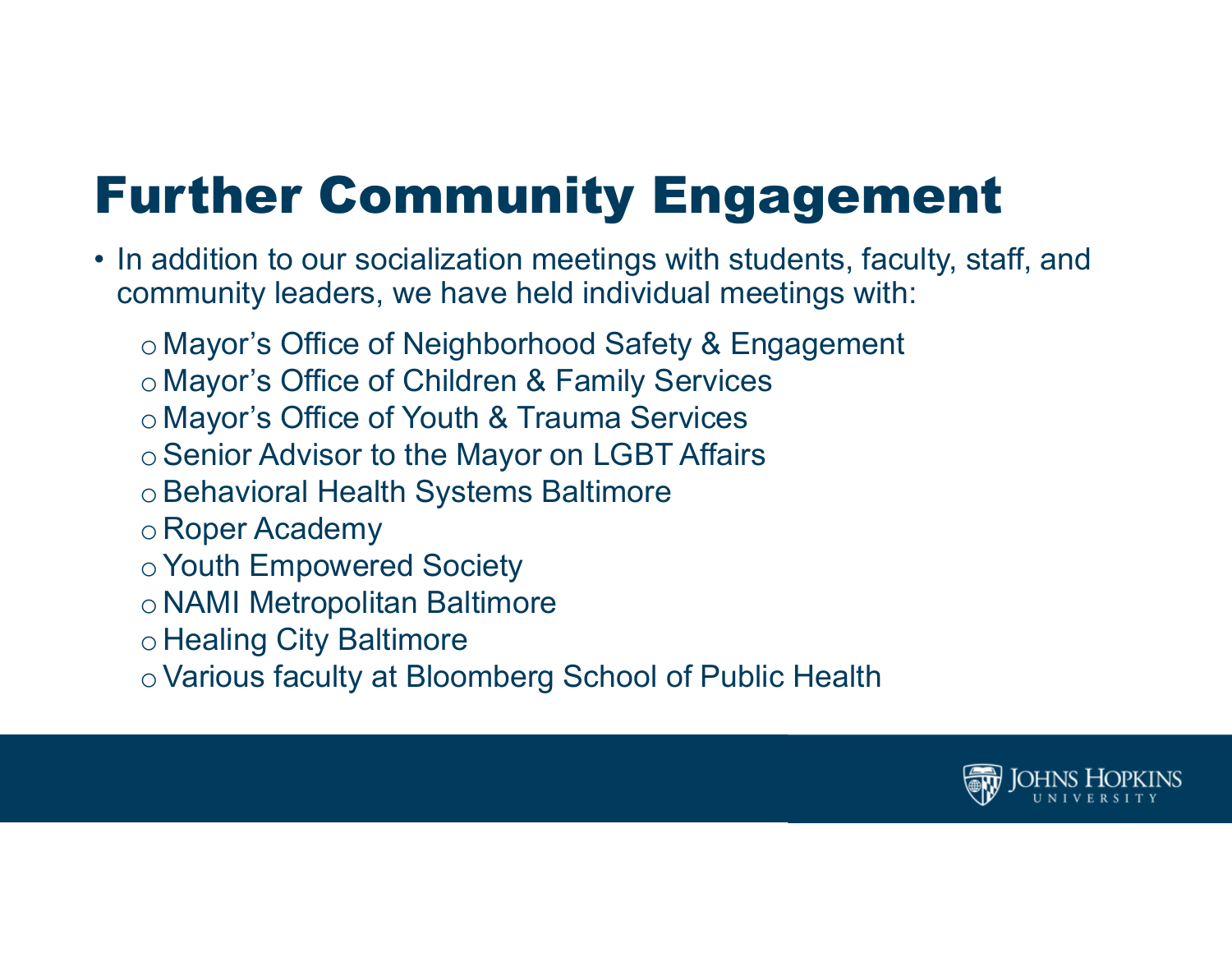### Questions?

Please send future questions to: **bhresponse@jhu.edu** 

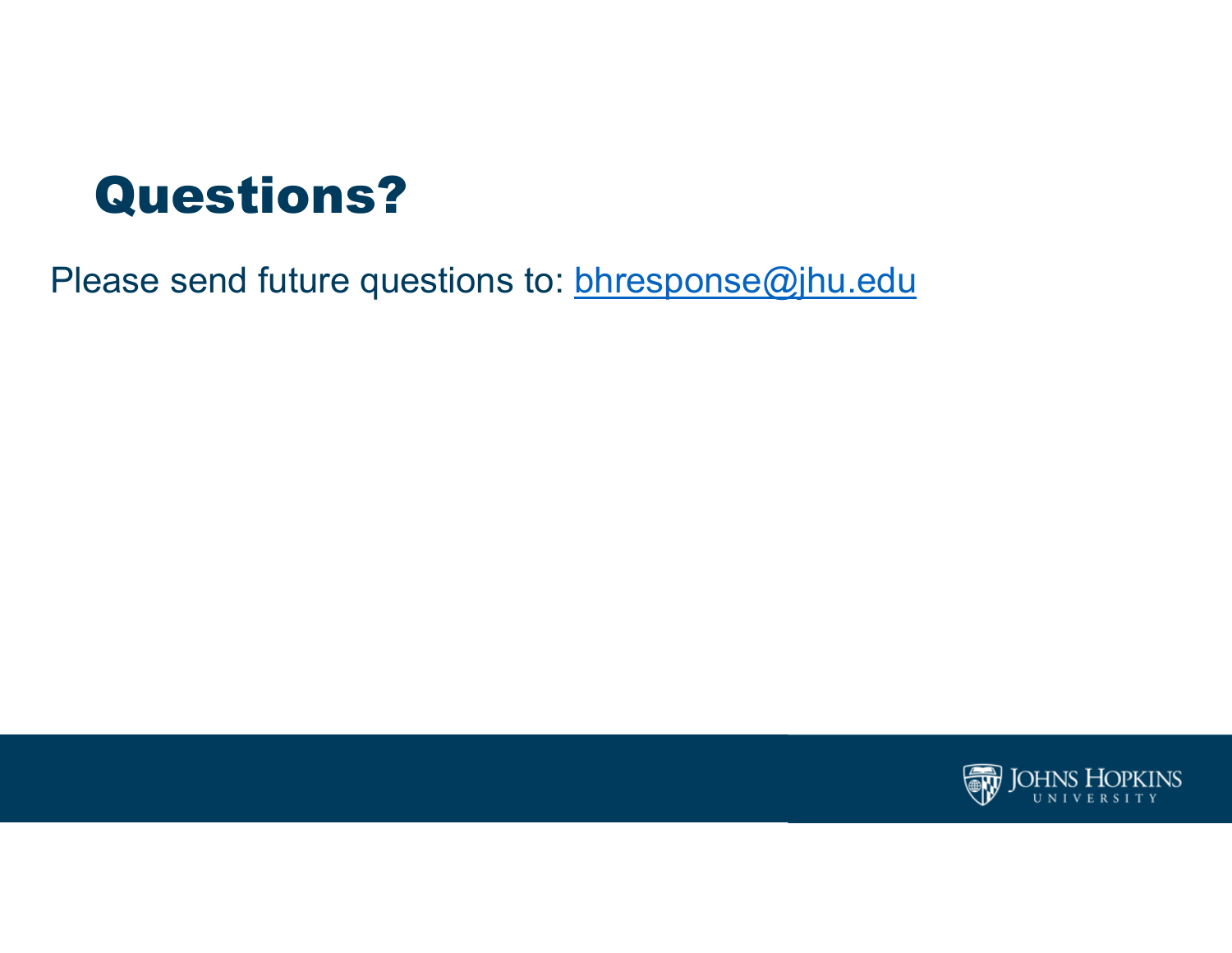### Baltimore Crisis Response, Inc. (BCRI)

- BCRI is a well-respected, local leader in quality mental health crisis response. They recently announced a partnership with the City of Baltimore to support the Mayor's 911 Call Diversion Program
- JHU formalized a partnership with BCRI for this pilot program to better serve the needs of our neighbors who may experience a behavioral health crisis on or around our Baltimore campuses

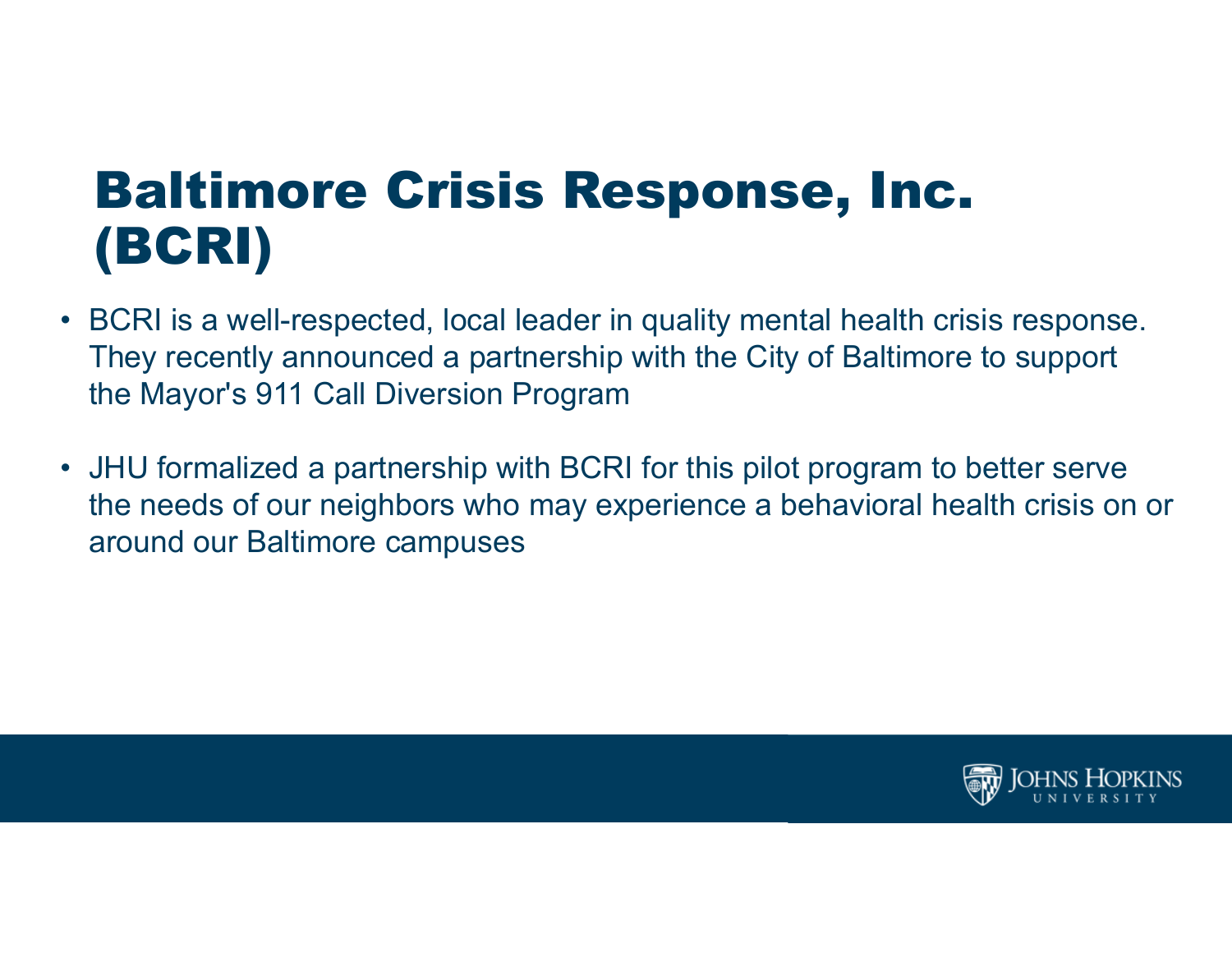### Dispatch Call Flow

Contacts may come in from various sources and through a variety of channels. Ultimately, all contacts should be funneled through either Public Safety Dispatch or the BHCST.

### **JH PUBLIC SAFETY CENTRAL DISPATCH**

### *calls received from students, faculty, staff,*

**Dispatch receives call, obtains** pertinent details, contacts BHCST member on-call and coordinates response

### CIT-TRAINED OFFICER

PUBLIC SAFETY OFFICER and BHCST CLINICIAN CONSULT

PUBLIC SAFETY OFFICER and BHCST CLINICIAN MOBILE **RESPONSE** BCRI RESPONSE FOR

COMMUNITY RESIDENTS



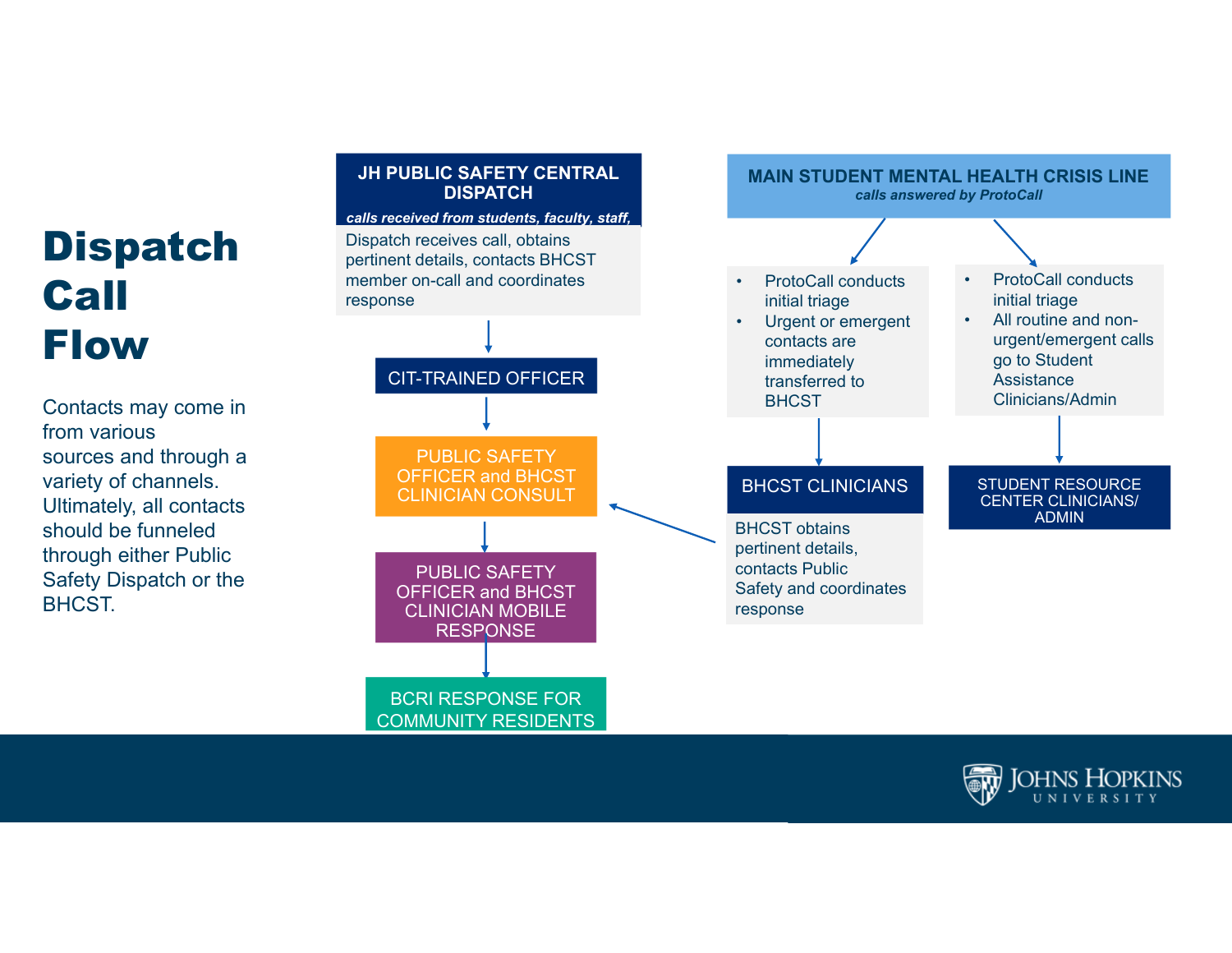# Advisory Committee

- **Ciara Armstrong**, Hopkins Emergency Response Organization (HERO) Student Member
- **Rebecca Fix**, Assistant Professor for Mental Health Communications, BSPH
- **Kathy Forbush**, Executive Director, Talent Management, Johns Hopkins University
- **Cynthia Lewis**, Assistant Professor, SOM & JHH Psychiatric Emergency Services
- **Nicki McCann**, Vice President of Payor/Provider Transformation, JHHS
- $\bullet$ **Michael McGill**, JHU Safety & Security Student Advisory Committee Member
- **Jennifer Mielke**, Director of Local Government & Community Affairs, JHU
- **Lucas Miranda-Martinez**, Multicultural Leadership Council Liaison to Student Govt.
- **Garrett Patrick**, MD/PhD candidate, Johns Hopkins Medicine
- **Michael Preston**, Director of East Baltimore Community Affairs
- **Nan Rohrer**, President, Midtown Community Benefits District *(Mt. Vernon community rep.)*
- **Kristina Williams**, Executive Director, Charles Village Community Benefits District *(Charles Village community rep.)*
- **Tehma Wilson,** Director of Emerging Products, American Technology Corporation *(E. Baltimore community rep.)*
- **Nicolas Wright**, USS, Student Services Administrator & BFSA Member

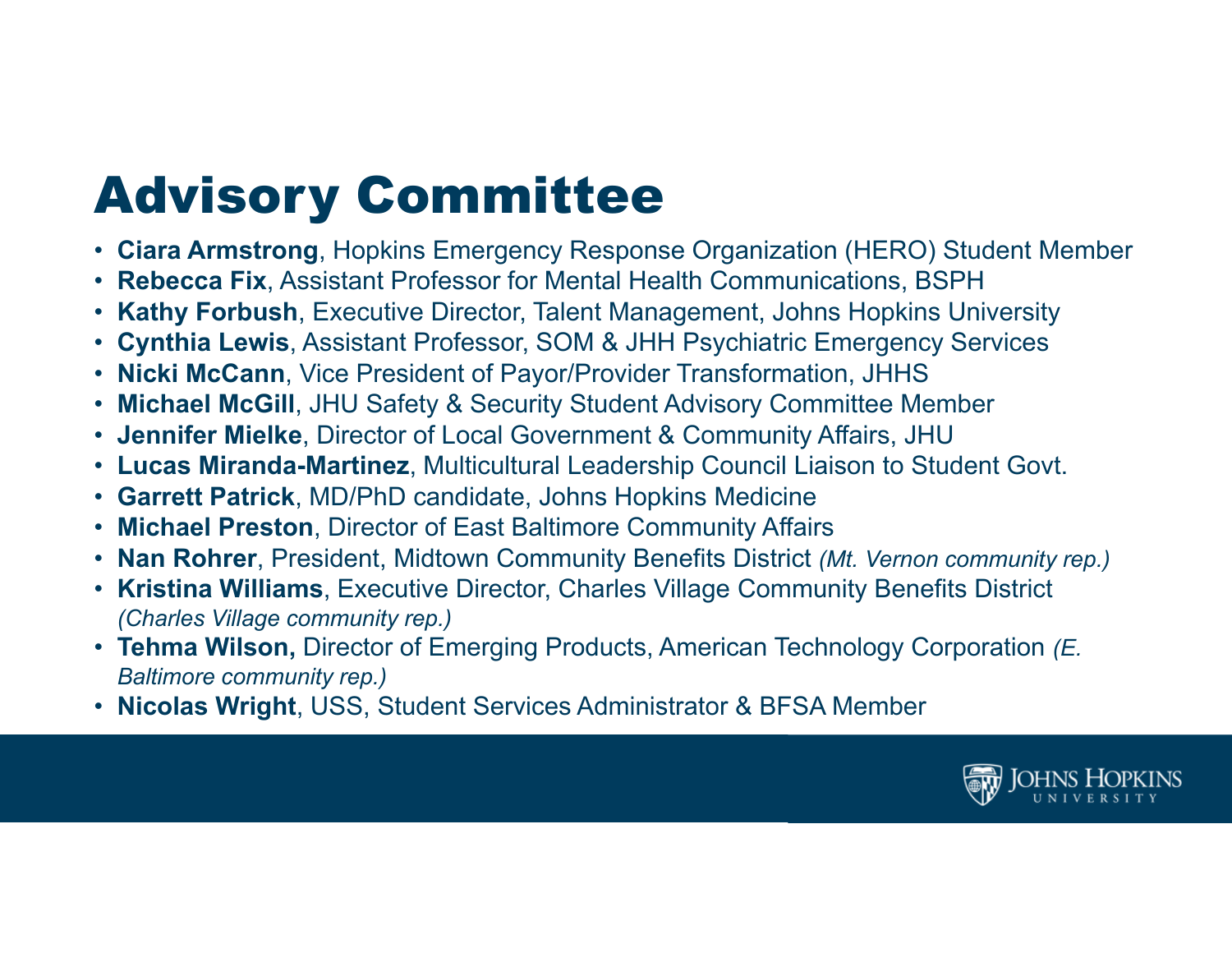## BHCST Essential Job Functions

- Crisis consultation and response in coordination with JH Public Safety
- Communication w/ responders, care providers, leadership, family, etc.
- $\bullet$ Monitor status and follow-up
- Referrals
- • Bridge to internal and external services as appropriate. Includes hand-off to university student mental-health services when appropriate
- $\bullet$ Follow-up support and/or survey of experience in 30/60/90 days
- Conduct return and fitness for study evaluations
- Assist with threat assessment process as appropriate
- Outreach and education to staff and faculty
- Assist with program evaluation

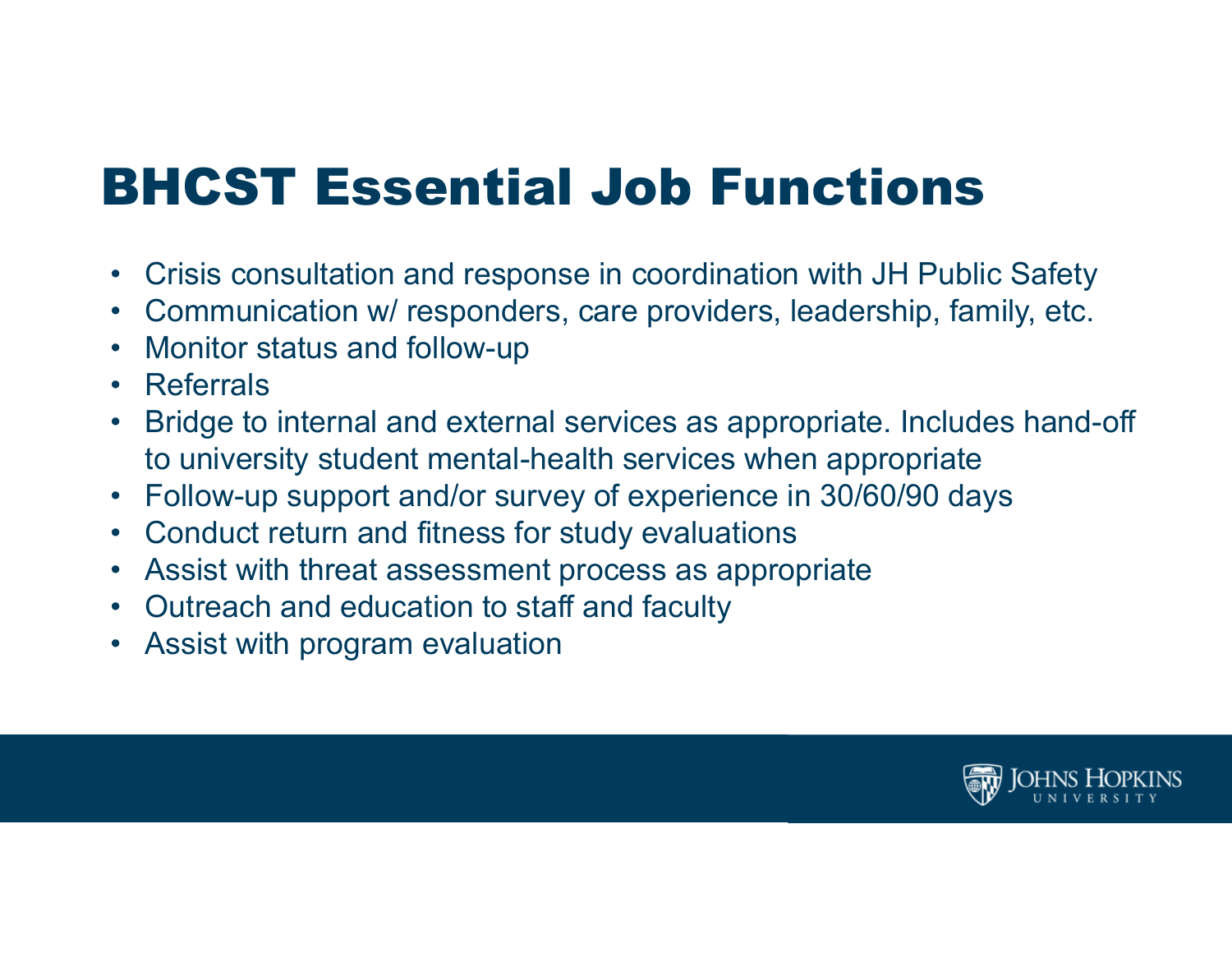### JHPS Student Advisory Committee Questions to BHCST

#### **1.** *What will be the geographic boundaries of the BHCST?*

The Behavioral Health Crisis Support Team responds to calls within the Johns Hopkins Public Safety service area. Public Safety provides services and responds to calls within a specified community boundary, including areas heavily populated by undergraduate and graduate students.

In this first phase of the pilot program, the team is serving the Homewood campus, and over time, we plan to gradually expand these services to our other Baltimore campuses. This scope reflects and honors the university's commitment to respond to the safety needs of our student population.

### *2. How will behavioral health care needs be determined by the first security officers on the site, particularly if they have not yet received behavior health crisis training? And can you make that decision-making process available to students and the community?*

The Johns Hopkins Behavioral Health Crisis Support Team is comprised of licensed mental health clinicians with expertise in crisis care who respond to behavioral health-related calls alongside crisis intervention-trained Public Safety personnel. In addition to initial triage and stabilization, BHCST provides short-term counseling and case management to connect individuals with additional services if appropriate. If initial stabilization is not possible, the team assists in seeking more intensive services such as hospitalization.

The role of our public safety officers in this partnership is that of support for these clinicians. This support is provided by having the public safety officer address any health and safety factors that may endanger the person in crisis, clinician, or impacted member of the community. The best method of support and next steps for the person in crisis will be determined by the licensed clinician.

As a part of their initial training and onboarding, every public safety officer on the BHCST receives training in recognition of mental health crisis incidents and de-escalation as well as C.I.T. (Crisis Intervention Team), a robust 40-hour training module that provides officers with additional advanced training to support individuals who are experiencing a mental health crisis. This training is provided through the coordinated efforts of several professional mental health organizations, such as Behavioral Health Crisis Response, Inc. (BCRI) and our public safety team. Over time, our goal is to ensure that every public safety officer at Johns Hopkins, including those not assigned to the BHCST, is also is trained in C.I.T.

#### *3. What will be the role of non-CIT trained officers who are first on the scene once the unit has been called/has arrived?*

Our hope, with this pilot program, is that the BHCST will be the first on the scene responding to behavioral health crises in our campus community. In the event that a non-CIT trained officer arrives first, their role will be to assess the situation and provide immediate assistance to ensure the safety and security of all parties involved. As part of their response, they may also request deployment of the BHCST for additional support.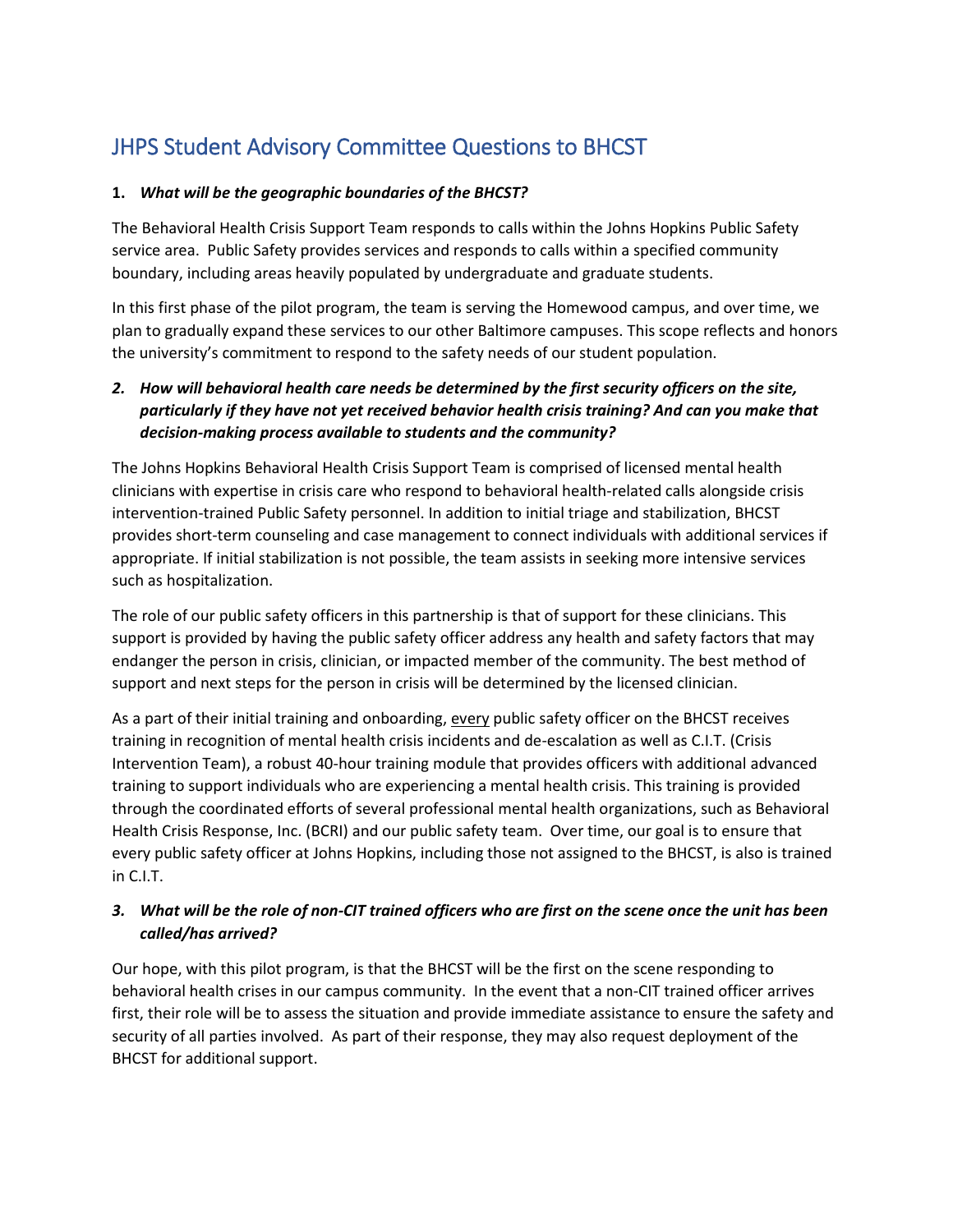Over time, our goal is to both expand the BHCST pilot program to cover all of our Baltimore campuses 24-7 and also to ensure that every public safety officer at Johns Hopkins, including those not assigned to the BHCST, is trained in C.I.T.

#### *4. How and under what circumstances will the BHCST detain individuals?*

The BHCST will use the least invasive, most collaborative approach when assisting individuals in crisis. Licensed mental health professionals—including our BHCST clinicians—do not have the authority to detain people. Public Safety officers would only detain a person if there was an immediate threat to self or others, and the recommended next course of action was emergency evaluation. For further discussion about circumstances in which mental health clinicians in Maryland may involve law enforcement, please see our response to question 8.

#### *5. What is the decision-making process going forward for how the unit will operate and develop? (you mentioned that this is an iterative process, but I wanted to convey all questions I have been given in case you have additional comments.)*

Our community of students, faculty, staff, and neighbors have played a critical role in the development of the BHCST. Early in this process, we convened a[n advisory committee](https://publicsafety.jhu.edu/behavioral-health-crisis-support-team/advisory-committee/) to guide us in designing a dynamic, accessible, and equitable pilot that meets the needs of our broader community. The individuals serving on the advisory committee represent a cross-section of our university landscape and have an interest and/or expertise in crisis response and behavioral health best practices. This group, which first convened in February 2021, meets monthly. The committee has helped to address key aspects of the program in support of both affiliates and non-affiliates, and it continues to be an essential voice in determining how to transition to consistent community-based care and support of individuals beyond the immediate crisis response.

We have also engaged our community more broadly in individual and small group meetings to solicit a diverse array of perspectives in shaping this program. Since December, we have engaged more than 250 people, representing more than 70 community organizations near the Homewood, Peabody, and East Baltimore campuses and from their surrounding neighborhoods. More than 15 small group listening sessions were held with student leaders, community and neighborhood advocates, and faculty/staff groups.

Feedback was also solicited from local behavioral health providers, LGBTQ+ advocates, elected officials, community organizations, and other stakeholders, sparking discussions that helped to shape and refine the program.

With the launch of the BHCST pilot last fall, we expect to continue to learn from our experiences and further refine the program. Following each co-response during the pilot phase, BHCST clinicians, public safety, and any other JHU program involved in the response (such as HERU and residence life staff) debrief and review the response to continuously improve our services. In addition, all are invited to provide feedback on the form at [Behavioral Health Crisis Support Team | Public Safety \(jhu.edu\),](https://publicsafety.jhu.edu/behavioral-health-crisis-support-team/) at Feedback, Questions, and Reporting Concerns - [Johns Hopkins University Student Well-Being \(jhu.edu\),](https://wellbeing.jhu.edu/feedback-questions-concerns/) by emailing [bhresponse@jhu.edu,](mailto:bhresponse@jhu.edu) or directly to members of the BHCST team.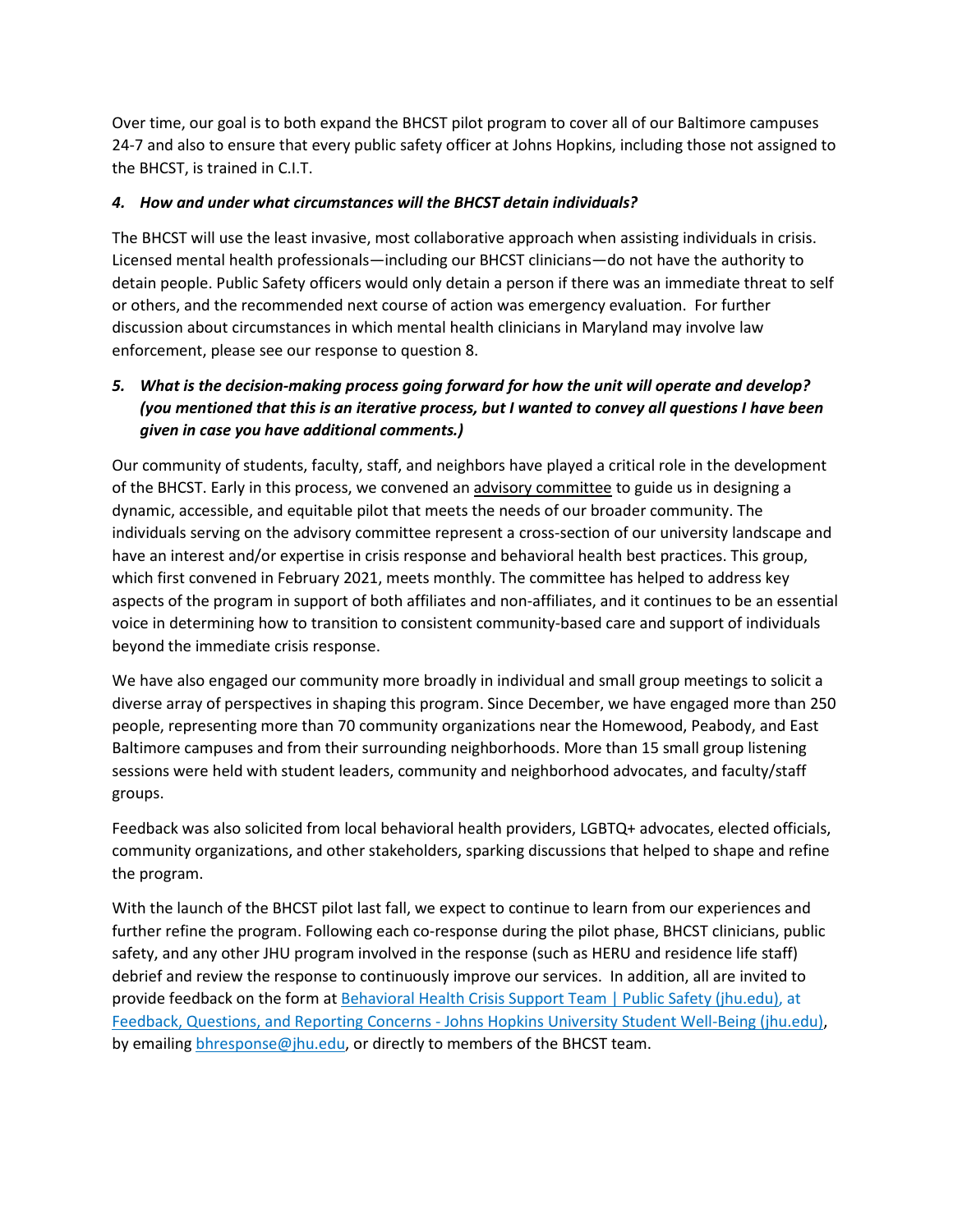*6. There are concerns around the use of a third-party organization on nights and weekends that is not informed by UHS philosophy on care, particularly regarding Queer and Trans People of Color (QTPOC). Can you speak to how you will ensure protection of students and community members, and particularly QTPOC, when that organization is called?*

It is important to note that the BHCST currently is dispatched via JHU Public Safety and does not use a night-and-weekend service. However, to ensure 24/7, consistent coverage, student mental health programs at JHU use a service—ProtoCall, Inc.— staffed by licensed clinicians who answer phone calls, assess safety, and provide in-the-moment support to students in distress. To create a seamless experience for callers, JHU student mental health services work closely with ProtoCall to develop protocols and scripts consistent with JHU Student Health and Well-Being's values and practices. Specifically, JHU student mental health services developed a script with ProtoCall in which their clinicians ask for callers' pronouns and request no additional information about identity. If a student requires evaluation at an emergency department, or if an event occurs that impacts the larger JHU community, ProtoCall immediately consults the leadership of the applicable student mental health service, 24/7/365.

We invite feedback on all Student Health and Well-Being programs. All are welcome to submit comments by completing a form at [Feedback, Questions, and Reporting Concerns -](https://wellbeing.jhu.edu/feedback-questions-concerns/) Johns Hopkins [University Student Well-Being \(jhu.edu\).](https://wellbeing.jhu.edu/feedback-questions-concerns/)

*7. Students report feeling open to harm reduction-informed mutual aid groups and peer navigators staffed by community members, friends, and allies responding to behavioral and mental health crises. However, students are afraid of armed officers coming with the crisis responders or the possibility of the police being called. Can you speak to that concern?*

The spirit of this question is part of what has guided the formation of this team and initiative. Johns Hopkins public safety officers, as well as the BHCST, are unarmed. We believe that even with additional training, such as C.I.T., an individual in mental health crisis is best served by the presence and resource of a clinician. The role of our public safety officers in this partnership is that of support for these clinicians. This support is provided by having the public safety officer address any health and safety factors that may endanger the person in crisis, clinician, or impacted member of the community. The best method of support and next steps for the person in crisis will be determined by the licensed clinician.

*8. Following from the previous question, can you please indicate under what circumstances the behavioral health crisis practitioner will call the police? For example, a student reports being threatened by a behavioral crisis practitioner that the police will be called if they detect suicidal ideation.* 

The BHCST clinicians' ethical principles, along with the codes of ethics governing their licenses, require clinicians to treat each person in a caring and respectful fashion and to respect their autonomy. Clinicians take a collaborative approach, asking the individual served about their preferences and aligning interventions to those preferences whenever possible and safe.

The BHCST follows national guidelines for behavioral health crisis care, which direct clinicians to use the least intrusive interventions needed to protect safety and to use involuntary emergency interventions as